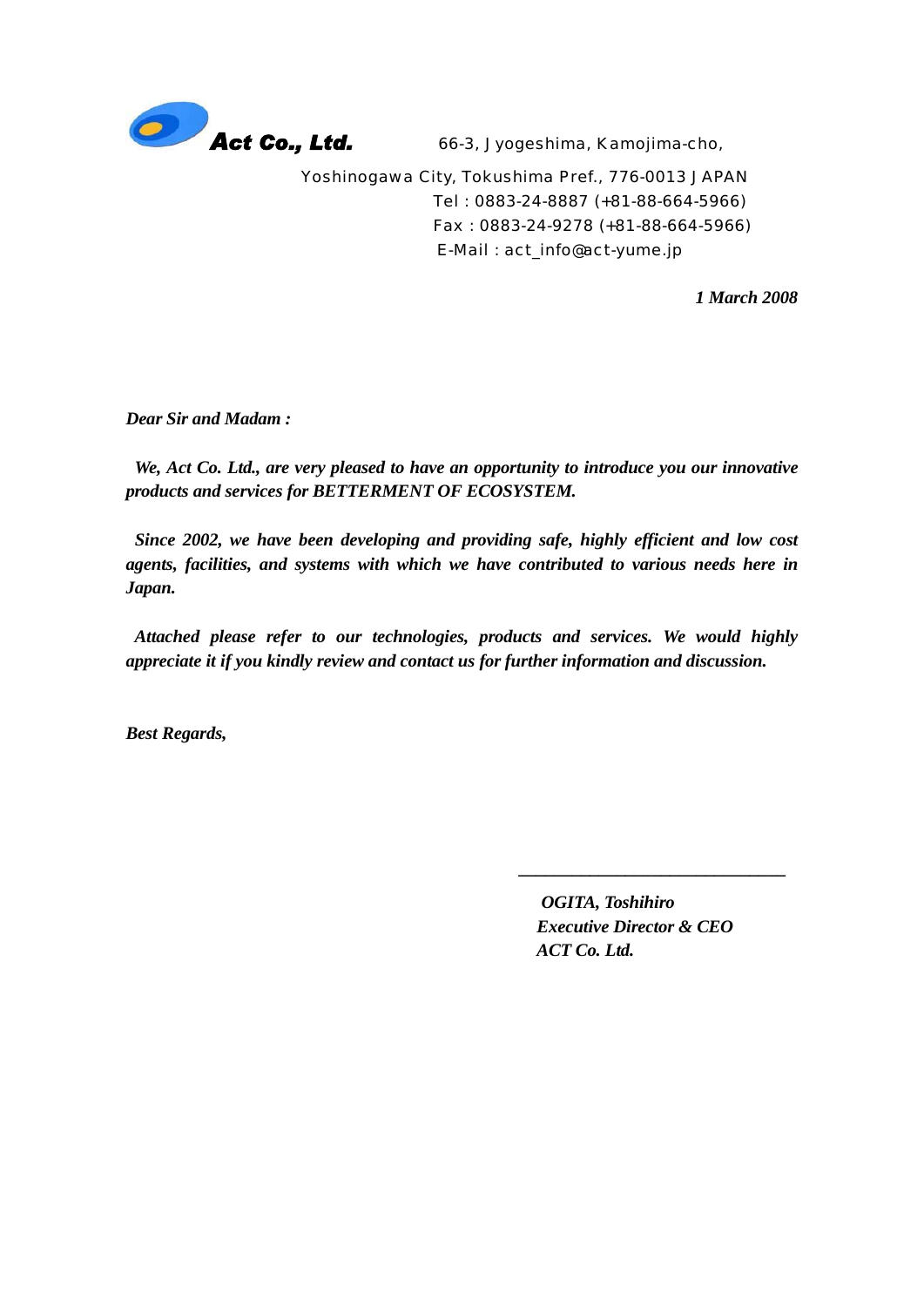

66-3, Jyogeshima, Kamojima-cho,

Yoshinogawa City, Tokushima Pref., 776-0013 JAPAN Tel : 0883-24-8887 (+81-88-664-5966) Fax : 0883-24-9278 (+81-88-664-5966) E-Mail : act\_info@act-yume.jp

# **INTRODUCING OUR PRODUCT LINES**

For the purpose of **ECOSYSTEM** improvement, we, Act Co. Ltd., have been developing and providing our unique technologies, products and system for the Treatments of Sewage, Domestic and Factory Waste, Sludge, Water Purification etc.

## **INORGANIC & NUTRAL COHESION AGENT** SUIMU (patented)

 "SUIMU" can cohere and precipitate organic & inorganic matters in waste water resulting in purification and easy after processing.



#### **Features**

1.can be Applied to acidic or alkaline waste . 2.treated waste will be in pH 5-9 3.over 10 times speed vs. ordinary agents 4.Weight of solid matter reduced by 50% 5.Coheres and in-solubilizes heavy metals

# Main Ingredients :  $SiO<sub>2</sub>$ ,  $CaO$ ,  $Al<sub>2</sub>O<sub>2</sub>$ ,  $Fe<sub>2</sub>O<sub>3</sub>$ Micro powder

 "SUIMU" Lines are for Normal Type (general inorganic waste water, wide purpose of factory wastes, Food industry, alkaline waste and water soluble paints, also available depending on request) and for Heavy Metals Type  $(Cr^6, As)$ , Fe also depending on request)



#### **Biotope Aquarium with artificial Water Grass**



with immobilized "SUIMU"